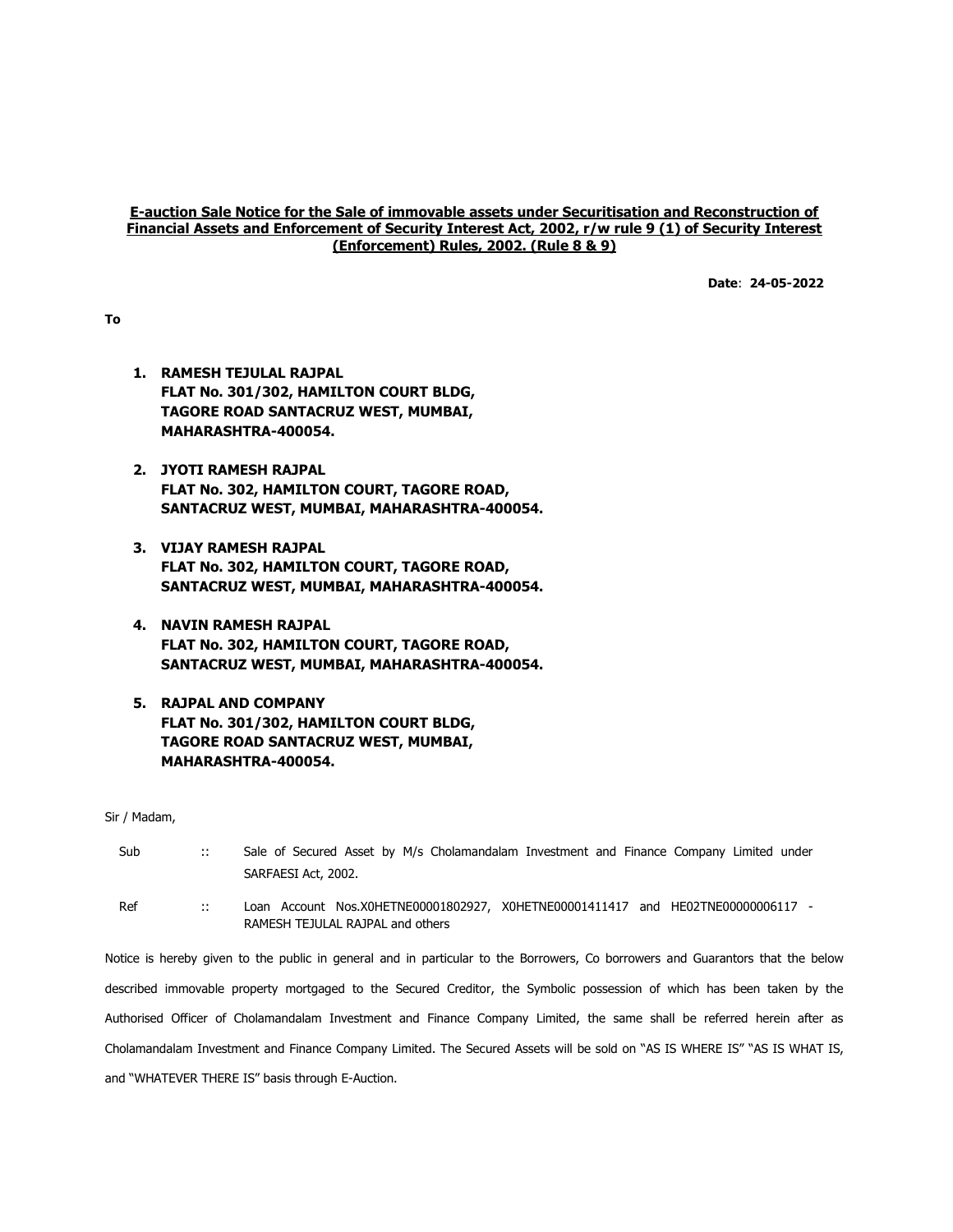It is hereby informed to General public that we are going to conduct public E-Auction through website

https://chola-lap.auctiontiger.net

The secured asset will be sold to one of the intending purchasers who offer the highest bid/purchase price, which shall not be less than the Reserve Price.

| <b>FRESERVE PRICE</b>                 | Rs.2,34,00,000/-                                    |
|---------------------------------------|-----------------------------------------------------|
| <b>EMD</b>                            | Rs.23,40,000/-                                      |
| <b>E-AUCTION DATE AND TIME</b>        | 15-06-2022, 11.00 AM to 1.00 PM                     |
| <b>LAST DATE OF SUBMISSION OF EMD</b> | 13-06-2022 (Up to 5.30 P.M.)                        |
| <b>BID INCREMENT AMOUNT (IN RS.)</b>  | Rs.1,00,000/-                                       |
| DATE OF INSPECTION OF PROPERTY        | 06-06-2022 and 07-06-2022 (10.00 A.M to 1:00. P.M.) |

## DESCRIPTION OF THE IMMOVABLE PROPERTY [Secured Asset]

All the piece and parcel of immovable property (Property being Flat no.302, on the 3rd floor, in the building known as "Hamilton Court", situated at Tagore Road, Santacruz(W), Bombay - 400 054, Measuring square feet Bounded by:- On the East : MAZDA CHAMAN BUILDING On the West : VRINDAVAN BUILDING On the South : PARAS BUILDING On the North : THE PUNJAB CO-OPERATIVE HSG SOCIETY LTD

We hereby give you notice that the aforesaid secured asset shall be sold by the undersigned if you fail to pay within 15 days from the date of service/publication of this notice, the entire outstanding loan amount aggregating to Rs.2,34,58,469.86/- [Rupees Two Crore Thirty Four Lakhs Fifty Eight Thousand Four Hundred Sixty Nine and Paise Eighty Six Only] as on 23-05-2022 together with further interest, penal interest, costs and charges thereon till the date of payment, as per agreed the terms and conditions mentioned in the Loan Agreement and other documents pertaining to the Loan availed by you. After expiry of 15 days, no further notice whatsoever will be given to you and the Secured Asset will be sold accordingly.

You may note that in case the Sale proceeds of such sale of the secured asset are not sufficient to cover the entire outstanding dues of the secured creditor, then you all are jointly and severally liable to pay the amount of such shortfall to the Secured Creditor.

## Terms & Conditions of E- Auction Sale: -

- 1. The auction sale will be 'Online E-Auction' Bidding through website https://sarfaesi.auctiontiger.net. on the dates as mentioned in the table above with further Extension of 5 Minutes.
- 2. The interested bidders are required to register themselves with the portal and obtain login ID and Password well in advance, which is mandatory for e-bidding, from auction service provider M/s E-Procurement Technologies Ltd. (Auction Tiger) Ahmadabad (Contact Person: Mr. Ram Sharma Cell No. 8000023297, Email : ramprasad@auctiontiger.net, Email. support@auctiontiger.net Please note that, Prospective bidders may avail online training on e-auction from their registered mobile number only.
- 3. The intending purchaser/bidder is required to submit amount of the Earnest Money Deposit (EMD) by way of Demand Draft/PAY ORDER drawn on any nationalized or scheduled Commercial Bank in favor of "Cholamandalam Investment and Finance Company Limited" payable at Chennai and register their name at https://chola-lap.auctiontiger.net and get user ID and password free of cost and get training on e-Auction from the service provider. After their Registration on the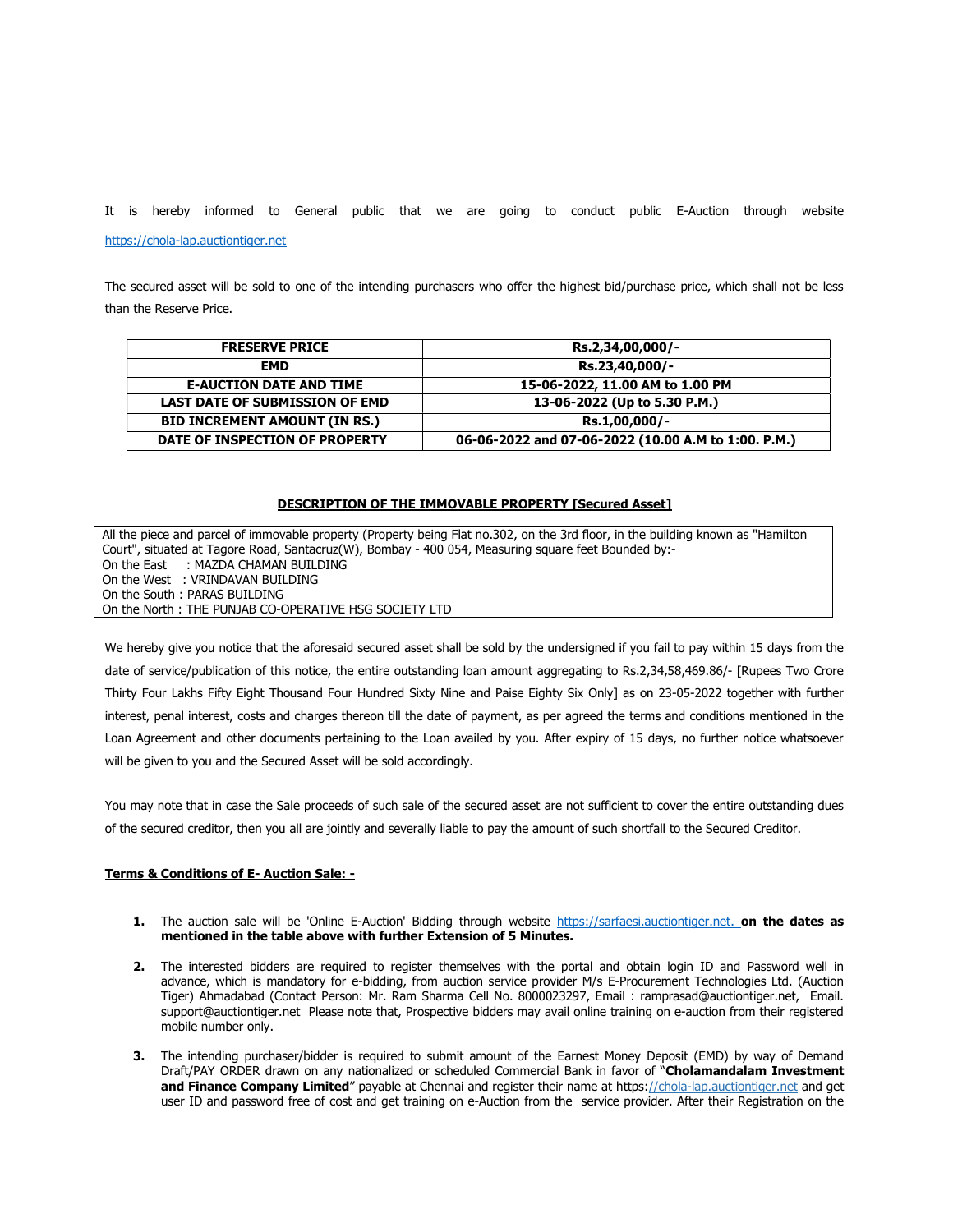web-site, the intending purchaser/bidder is required to get the copies of the following documents submit {1, Copy of the DD copy/ Pay order; 2.Copy of PAN card and 3.Copy of proof of address (Passport, Driving License, Voter's I-Card or Aadhar Card, Ration Card, Electricity Bill, Telephone Bill, Registered Leave License Agreement)} by the last date of submission of the EMD(s) as mentioned in the sale notice and also submit hardcopy thereof at the Branch mentioned hereinabove.

- 4. Bid must be accompanied with EMD (Equivalent to 10% of the Reserve Price) by way of Demand Draft/ Pay order in favour of "Cholamandalam Investment and Finance Company Limited" payable AT Chennai.
- 5. Bids that are not filled up or Bids received beyond last date will be considered as invalid Bid and shall be summarily rejected. No interest shall be paid on the EMD. Once the bid is submitted by the Bidder, same cannot be withdrawn. However, EMD deposited by the unsuccessful bidder shall be refunded without interest.
- 6. The bid price to be submitted shall be above the Reserve Price along with increment value of Rs.1,00,000/- and the bidder shall further improve their offer in multiple of Rs.1,00,000/-. The property shall not be sold below the Reserve Price set by the Authorized Officer.
- 7. The successful bidder is required to deposit 25% of the sale price (inclusive of EMD) immediately but not later than next working day by Demand Draft drawn in favour of "Cholamandalam Investment and Finance Company Limited" payable AT Chennai and the balance amount of sale price shall be paid by the successful bidder within 15 days from the date of confirmation of sale by the Company. The EMD as well as Sale Price paid by the interested bidders shall carry no interest. The deposit of EMD or 10% of sale price, whatever may be the case shall be forfeited by the Company, if the successful bidder fails to adhere to terms of sale or commits any default.
- 8. On compliance of terms of Sale, Authorised officer shall issue "Sale Certificate" in favour of highest bidder. All the expenses related to stamp duty, registration charges, conveyance, TDS etc. to be borne by the purchaser.
- 9. Company does not take any responsibility to procure permission / NOC from any authority or under any other law in force in respect of property offered or any other dues i.e., outstanding water/electricity dues, property tax or other charges, if any.
- 10. The successful bidder shall bear all expenses including pending dues of any Development Authority, if any/ taxes/ utility bills etc. to the Municipal Corporation or any other authority/ agency and fees payable for stamp duty /registration fees etc. for registration of the Sale Certificate.
- 11. The Authorised Officer reserves the absolute right and discretion to accept or reject any or all the offers/bids or adjourn/cancel the sale without assigning any reason or modify any terms of sale without any prior notice. The immovable property shall be sold to the highest bidder. However, the Authorised Officer reserves the absolute discretion to allow interse bidding, if deemed necessary.
- 12. To the best of its knowledge and information, the Company is not aware of any encumbrances on the property to be sold except of the Company. However, interested bidders should make their own assessment of the property to their satisfaction. The Company does not in any way guarantee or makes any representation with regard to the fitness/title of the aforesaid property. For any other information, the Authorised Officer shall not be held responsible for any charge, lien, encumbrances, property tax or any other dues to the Government or anybody in respect of the aforesaid property.
- 13. Further interest will be charged as applicable, as per the loan documents on the amount outstanding in the notice and incidental expenses, costs, etc. is due and payable till its actual realization.
- 14. The notice is hereby given to the Borrower(s) / Mortgagor(s) to remain present personally at the time of sale and they can bring the intending buyer/purchasers for purchasing the immoveable property as described hereinabove, as per the particulars of the Terms and conditions of sale.
- 15. Online E-auction participation is mandatory in the auction process by making application in prescribed format which is available along-with the offer/tender document on the website. Bidders are advised to go through the website https://chola-lap.auctiontiger.net for detailed terms and conditions of auction sale before submitting their bids and taking part in e-auction sale proceedings. Online bidding will take place at web-site of organization as mentioned hereinabove, and